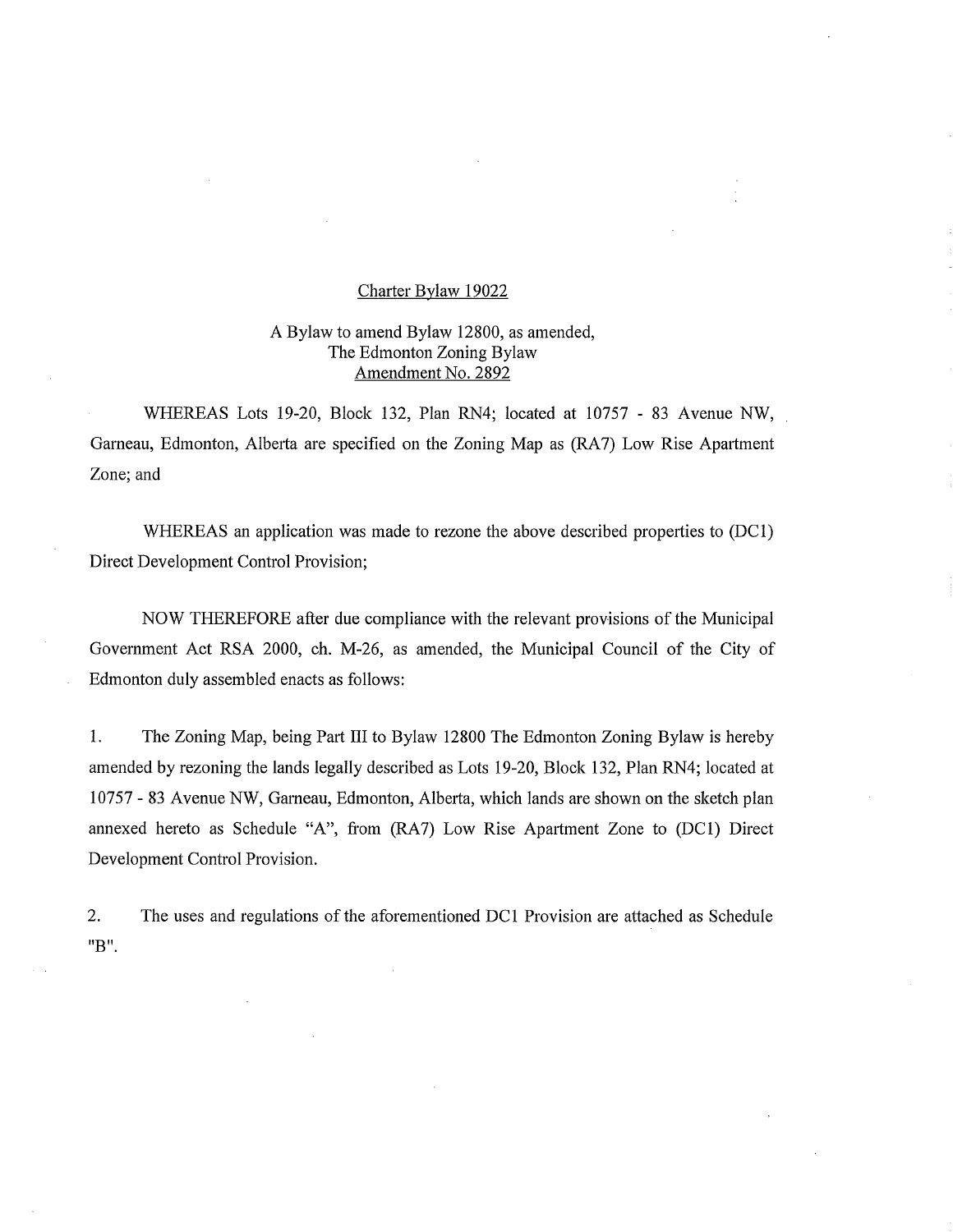3. The sketch plan attached as Schedule "A" and the uses and regulations of the DC1 Provision shown on Schedule "B" attached are hereby incorporated into the Zoning Bylaw, being Part IV to Bylaw 12800, The Edmonton Zoning Bylaw.

READ a first time this 7th day of READ a second time this 7th day of READ a third time this 7th day of SIGNED and PASSED this 7th day of

| f | October | , A. D. 2019; |
|---|---------|---------------|
| f | October | , A. D. 2019; |
| f | October | , A. D. 2019; |
| f | October | , A. D. 2019. |
|   |         |               |

THE CITY OF EDMONTON М

CITY CLERK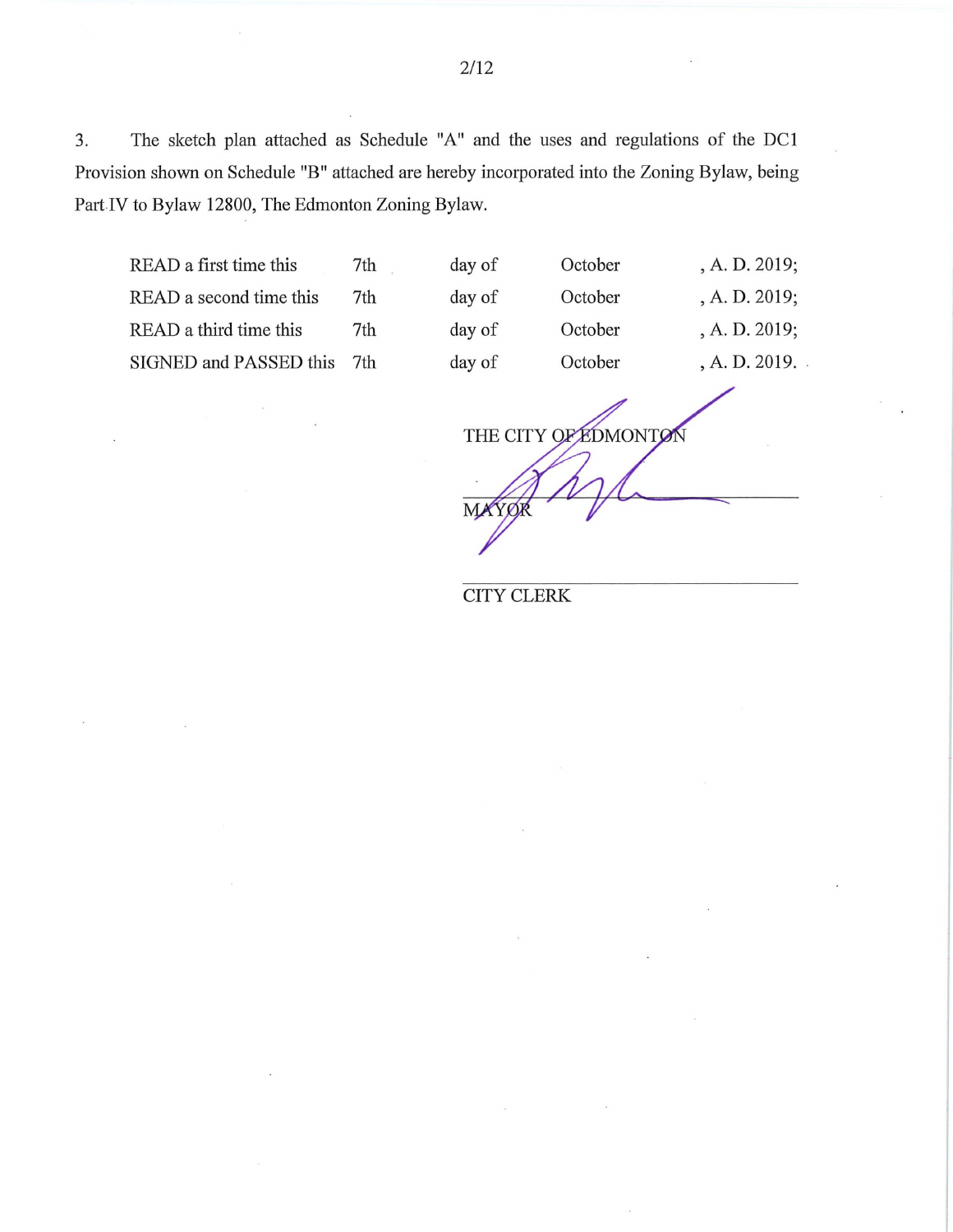$\cdot$ 



l,

CHARTER BYLAW 19022

 $\bar{z}$ 

 $\sim$ 

 $\mathcal{L}^{\pm}$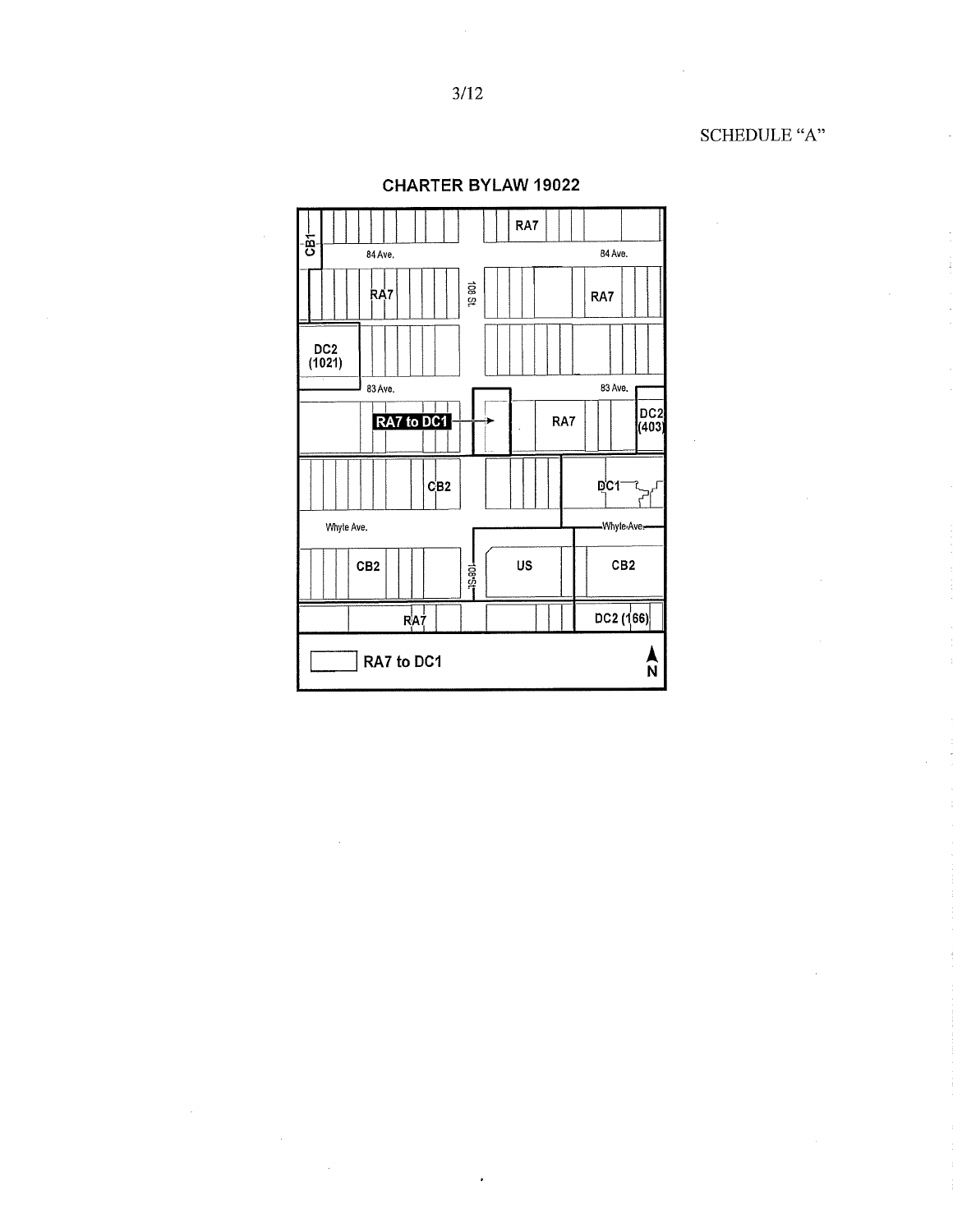#### SCHEDULE "B"

# (DC!) DIRECT DEVELOPMENT CONTROL PROVISION

#### 1. General Purpose

To accommodate the designation of Douglas Manor as a Municipal Historic Resource and to allow a mixed-use addition to the building that is sympathetic to, and compatible with, the existing building and the surrounding neighbourhood context.

## 2. Area of Application

This Provision shall apply to Lots 19 and 20, Block 132, Plan RN4 located on the southeast corner of 83 Avenue NW and 108 Street NW, as shown in Schedule "A" of the Charter Bylaw adopting this Provision, Garneau.

## 3. Uses

- a) Multi-unit Housing
- b) Convenience Retail Stores
- c) General Retail Stores
- d) Government Services
- e) Group Home
- f) Health Services
- g) Hotels
- h) Limited Group Home
- i) Lodging House
- j) Major Home Based Businesses
- k) Minor Home Based Businesses
- 1) Personal Service Shops
- m) Professional, Financial and Office Support Services
- n) Restaurants
- o) Secondhand Stores
- Special Events  $p)$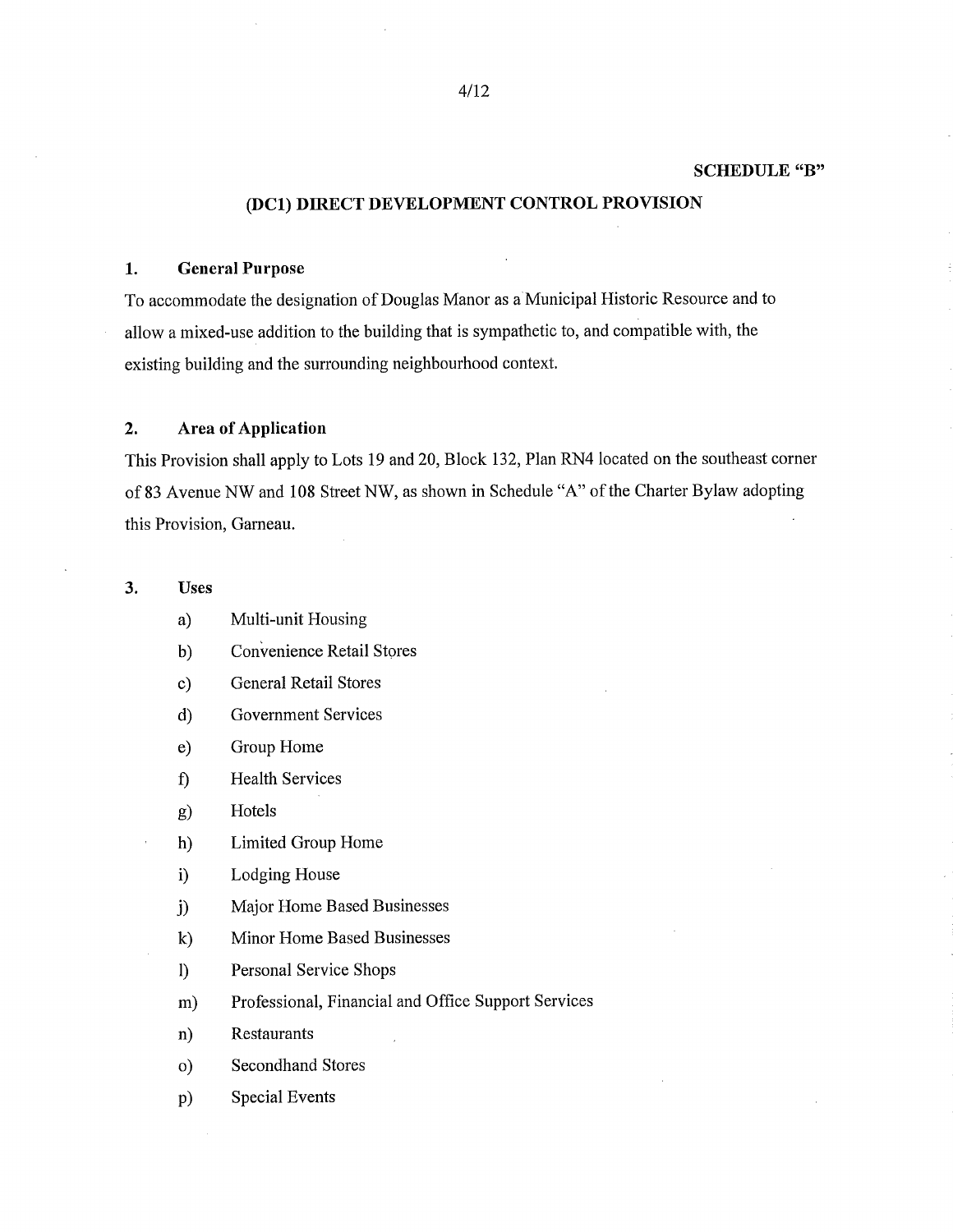- Specialty Food Services  $q)$
- r) Fascia On-premises signs
- s) Projecting On-premises signs
- t) Temporary On-premises Signs

## 4. **Development Regulations for Uses**

- a) Non-Residential and Non-Residential-Related Uses shall only be permitted within the first Storey of the mixed-use addition to the existing historic building.
- b) Personal Service Shops shall not be developed as Body Rub Centres.
- c) Each Restaurants and Specialty Food Services Use shall be limited to a maximum of 120 m<sup>2</sup> of Public Space, excluding exterior patio/deck space which can be to a maximum of 50% of the interior Public Space.
- d) Temporary On-premises Signs shall be limited to the marketing of on-Site Dwellings and shall not include trailer mounted or Signs with Changeable Copy.

## 5. **Development Regulations**

- a) The development shall be in general conformance with the attached appendices to the satisfaction of the Development Officer.
- b) The maximum number of Dwellings shall be 57.
- c) If an addition to the existing historic building is proposed that adds Dwellings and eliminates the existing surface vehicular parking, the minimum number of Dwellings on Site shall be 30.
- d) The maximum Floor Area Ratio shall be 3.1.
- e) The maximum Height shall be 23.0 m.
- f) The minimum Setback from the Lot line abutting 83 Avenue NW shall be 7.0 m.
	- a. Notwithstanding the above, the addition to the existing historic building shall have a minimum Setback of 25.0 m from the Lot line abutting 83 Avenue NW.
- The minimum ground level Setback from the Lot line abutting 108 Street NW shall g) be 0.0 m.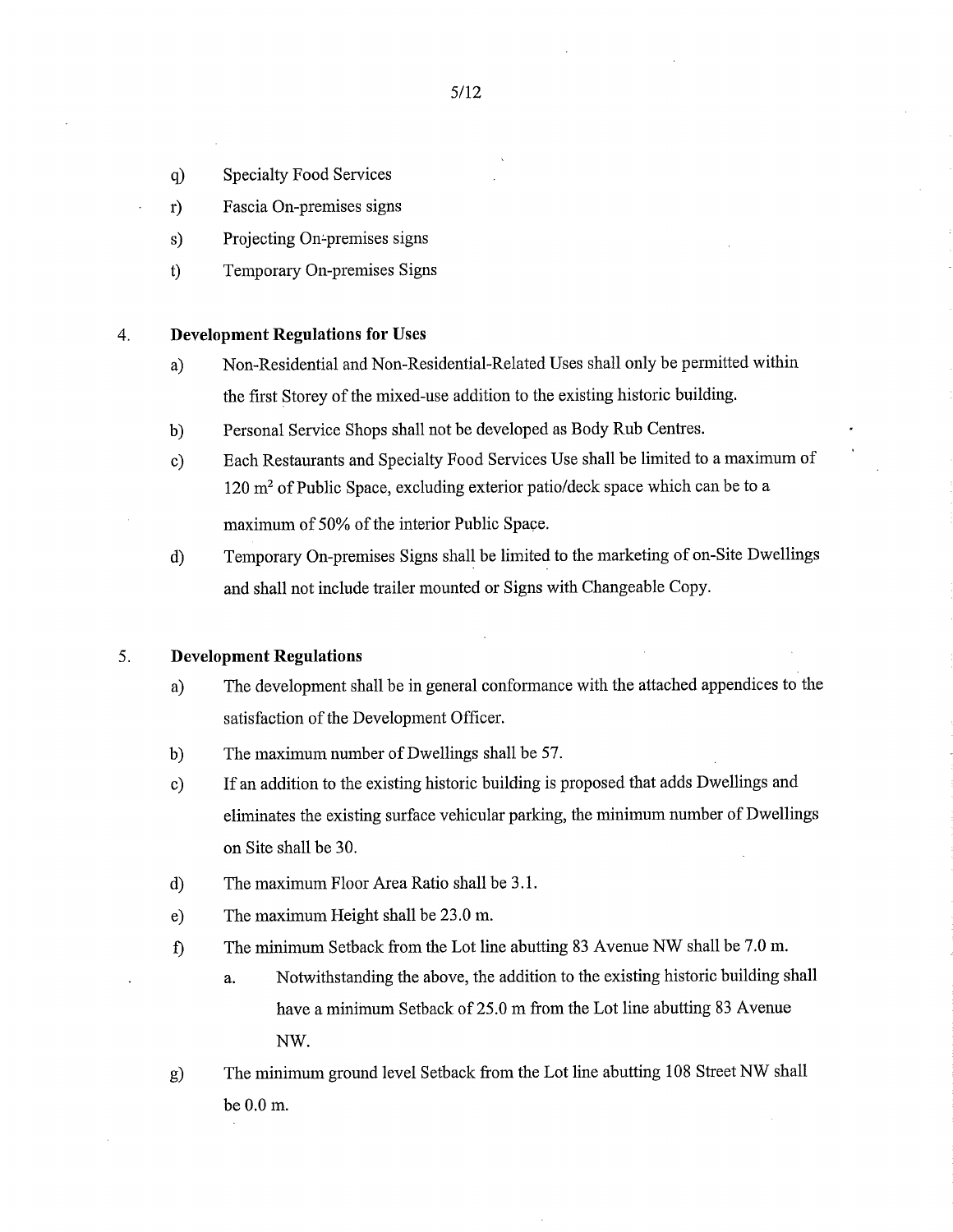- h) Above the first Storey, the west Facade of the addition to the historic building shall have a minimum Setback of 1.0 m from the Lot line abutting 108 Street NW.
- i) The minimum Setback from the east Lot line shall be 1.0 m.
- The minimum Setback from the rear Lot line shall be 0.0 m.  $\mathbf{j}$
- k) Any waste collection or storage area shall be located adjacent to the rear Lane, within or adjacent to the building and designed to the satisfaction of the Development Officer in consultation with Waste Management Services and Subdivision and Development Coordination (Transportation). Gates and/or doors of the waste enclosure shall not open or encroach into road right-of-way.
- 1) For the addition to the historic building, blank walls or non-transparent surfaces shall not exceed 50% of the linear frontage of the ground Storey Facade facing 108 Street NW. Linear frontage shall be measured as the horizontal plane at 1.5 m above Grade.
- m) No accessory vehicular parking is required.
- n) No off-street vehicular loading facilities are required.
- o) An easily accessible storage rack capable of holding a minimum of one bicycle shall be provided in each Dwelling to the satisfaction of the Development Officer in consultation with Subdivision and Development Coordination (Transportation).
- 13) A minimum of twelve Bicycle Parking spaces shall be provided in a safe and secure location within the building that is easily accessible to cyclists via access ramps, or a route through the building which facilitates easy and efficient transportation of bicycles, and subject to the following regulations, as required:
	- a. If bicycles are to be oriented vertically in racks, each Bicycle Parking space shall be a minimum of 0.6 m wide, 1.1 m deep and have a vertical clearance of at least 2.3 m, with a minimum 1.5 m wide aisle; and
	- b. If bicycles are to be oriented horizontally but double stacked vertically, the design of, and access to, such a storage rack shall be to the satisfaction of the Development Officer in consultation with with Subdivision and Development Coordination (Transportation).
- q) A minimum of six short term Bicycle Parking spaces shall be provided for visitors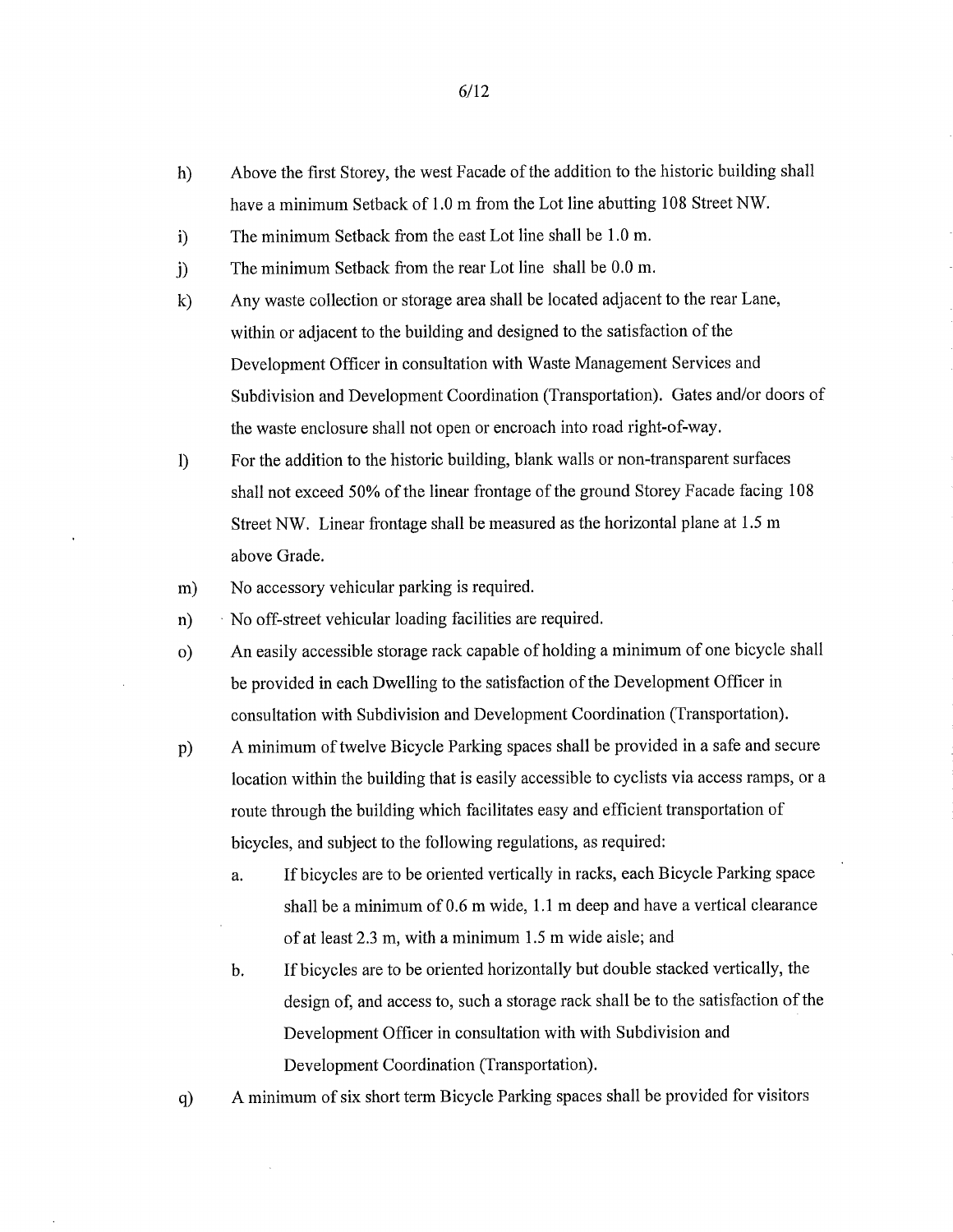at ground level in a highly visible location, to the satisfaction of the Development Officer in consultation with Subdivision and Development Coordination (Transportation).

- r) A minimum Common Amenity Area of 130.0 m2 shall be provided within the west and north Setback as shown in Appendix 1.
- s) Landscaping shall be in general conformance with Appendix 1.

t) Prior to the issuance of a development permit for:

- a. a building that contains 12 or more Dwelling units; or
- b. a building that contains less than 12 Dwelling units, but is part of a Site with 12 or more Dwelling units in total;

the Development Officer shall ensure a signed agreement has been executed between the City and the owner, requiring the owner to provide the City, at the time of each development permit approval, the option to purchase up to 5% of the proposed number of Dwelling units (rounded to the nearest Dwelling unit) in each building with Dwelling units, at 85% of market value or the equivalent value as cash in lieu (at the discretion of the owner) to the City.

## **6. Heritage Regulations**

- a) Douglas Manor and the associated lands are a Designated Municipal Historic Resource. Exterior alterations and additions shall be sympathetic to and compatible with the historic Facades of the Douglas Manor to the satisfaction of the Development Officer in consultation with the Heritage Officer. The following standards and guidelines shall be applied when reviewing development permit applications for the Douglas Manor:
	- i. The General Guidelines for Rehabilitation contained in the City of Edmonton Bylaw 18939, a Bylaw to Designate the Douglas Manor a Municipal Historic Resource; and
	- ii. The Standards and Guidelines for the Conservation of Historic Places in Canada.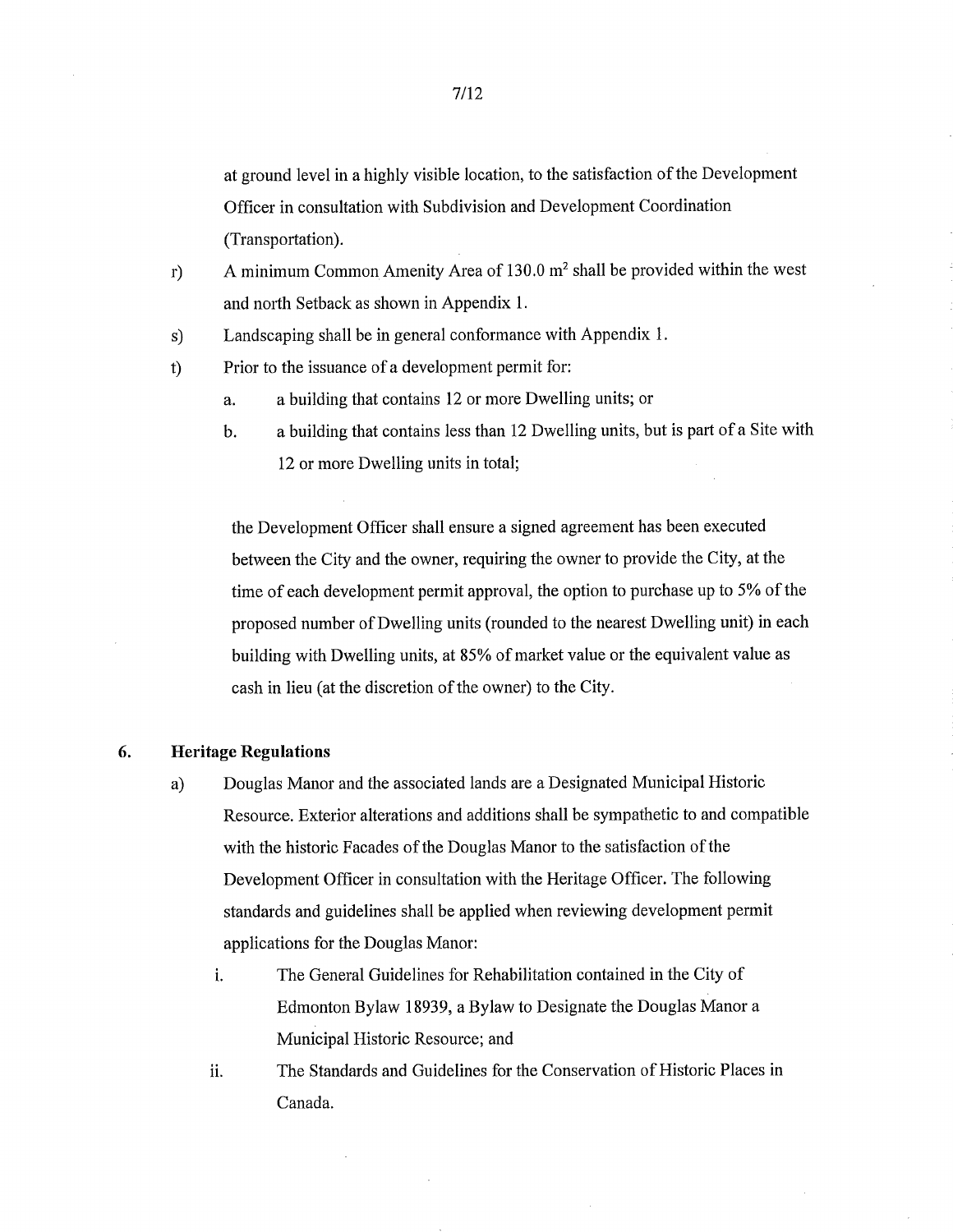

**north** 

**SITE PLAN Appendix 1** 

**8/12**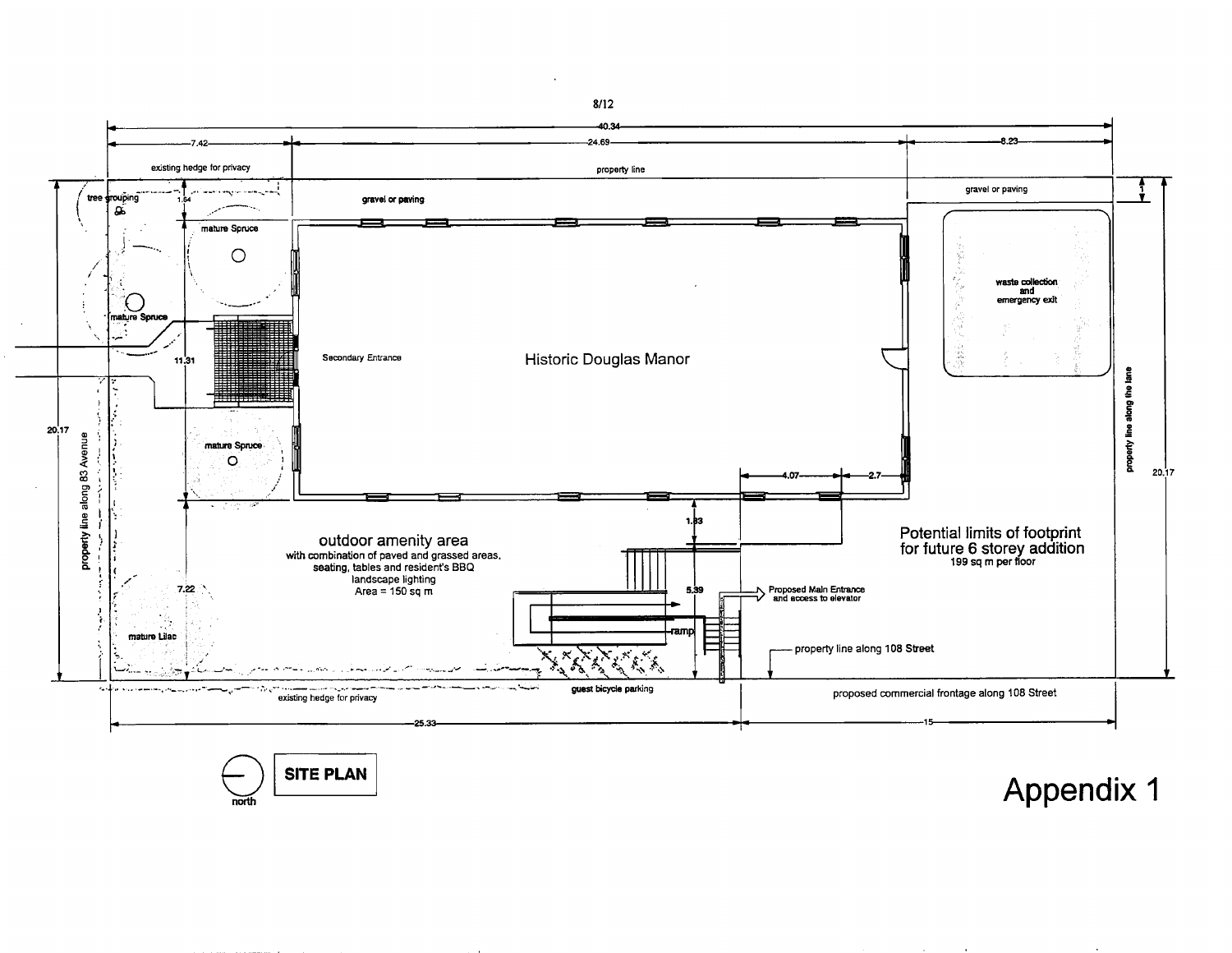

Appendix 2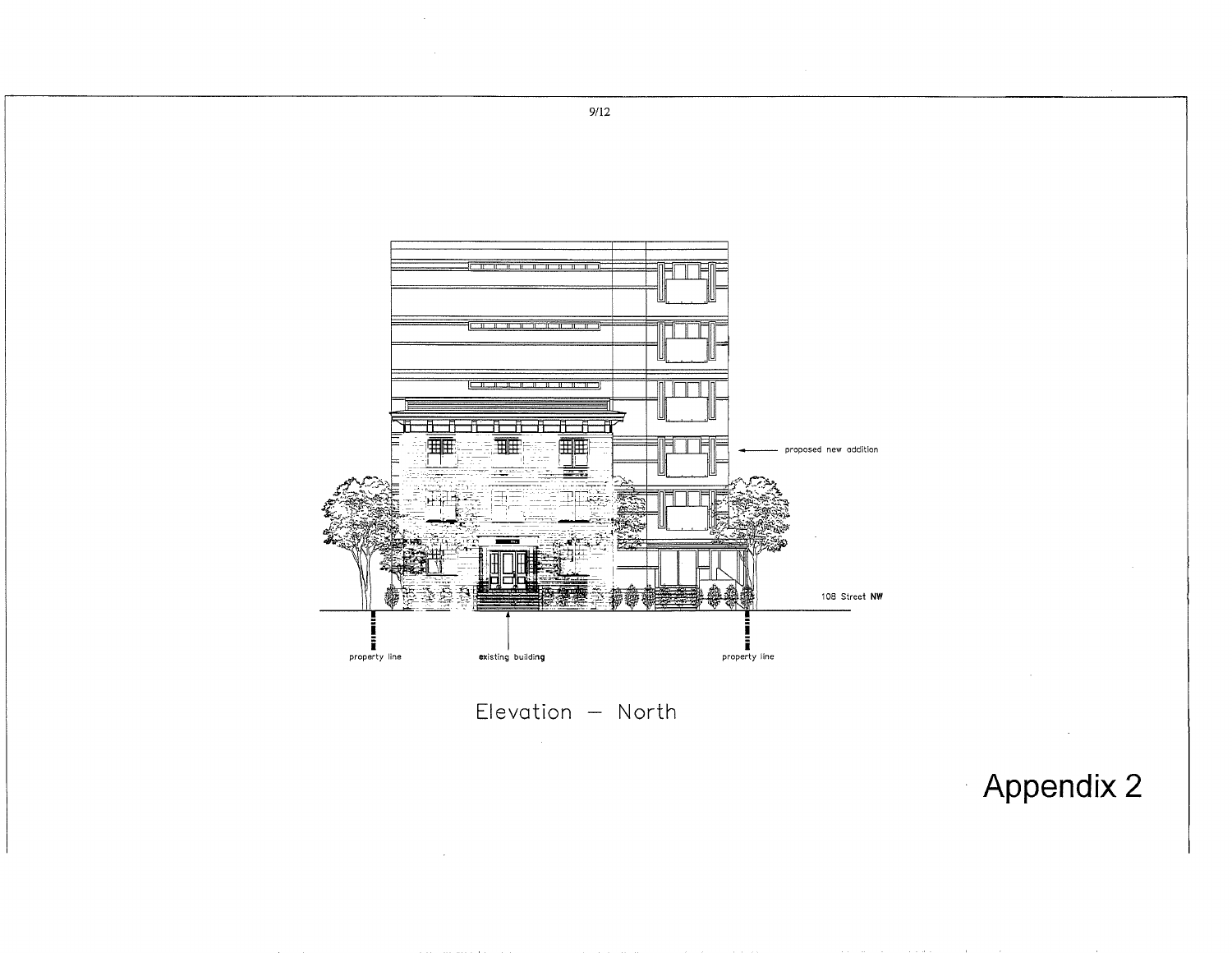

 $\Delta$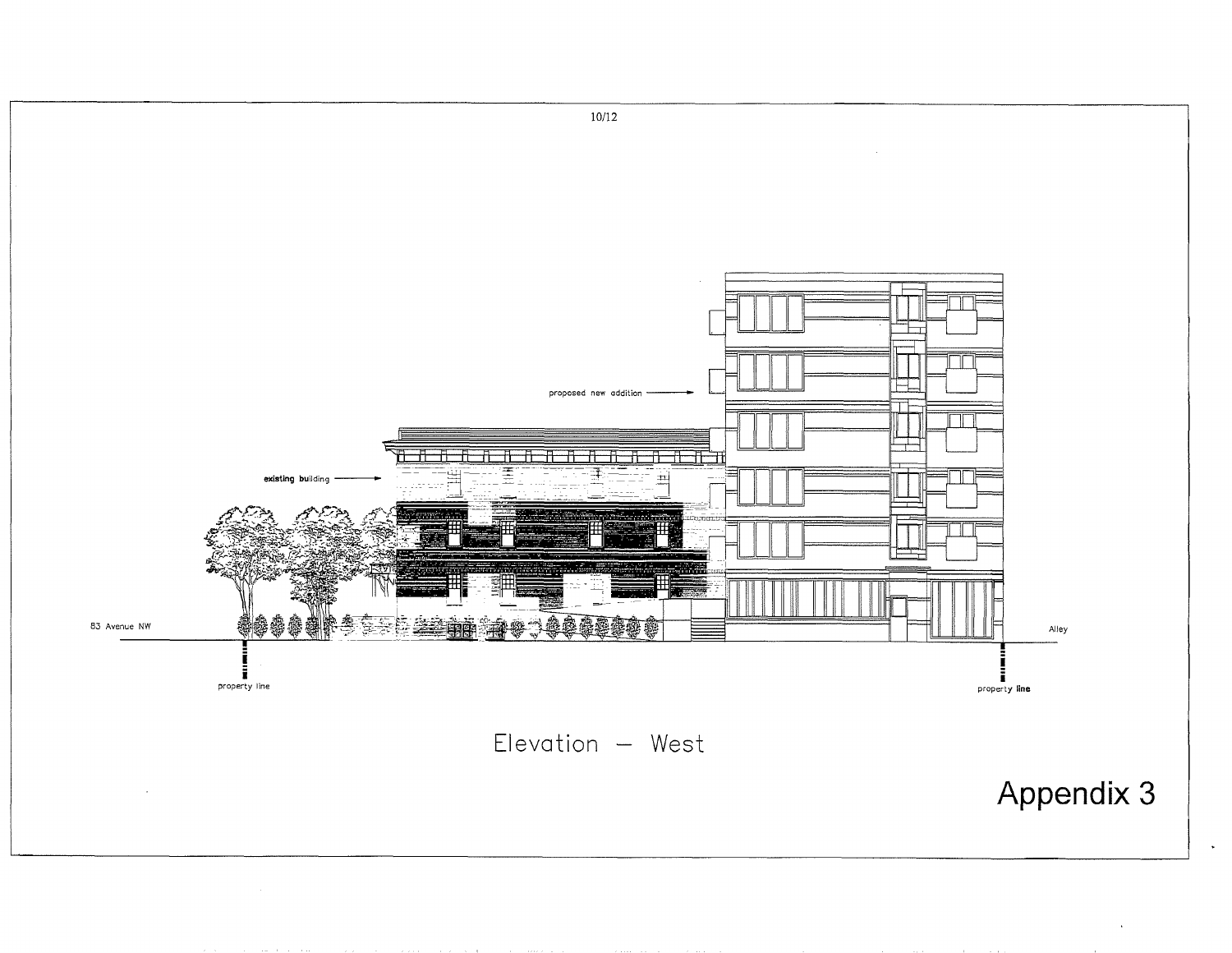

 $\sim$